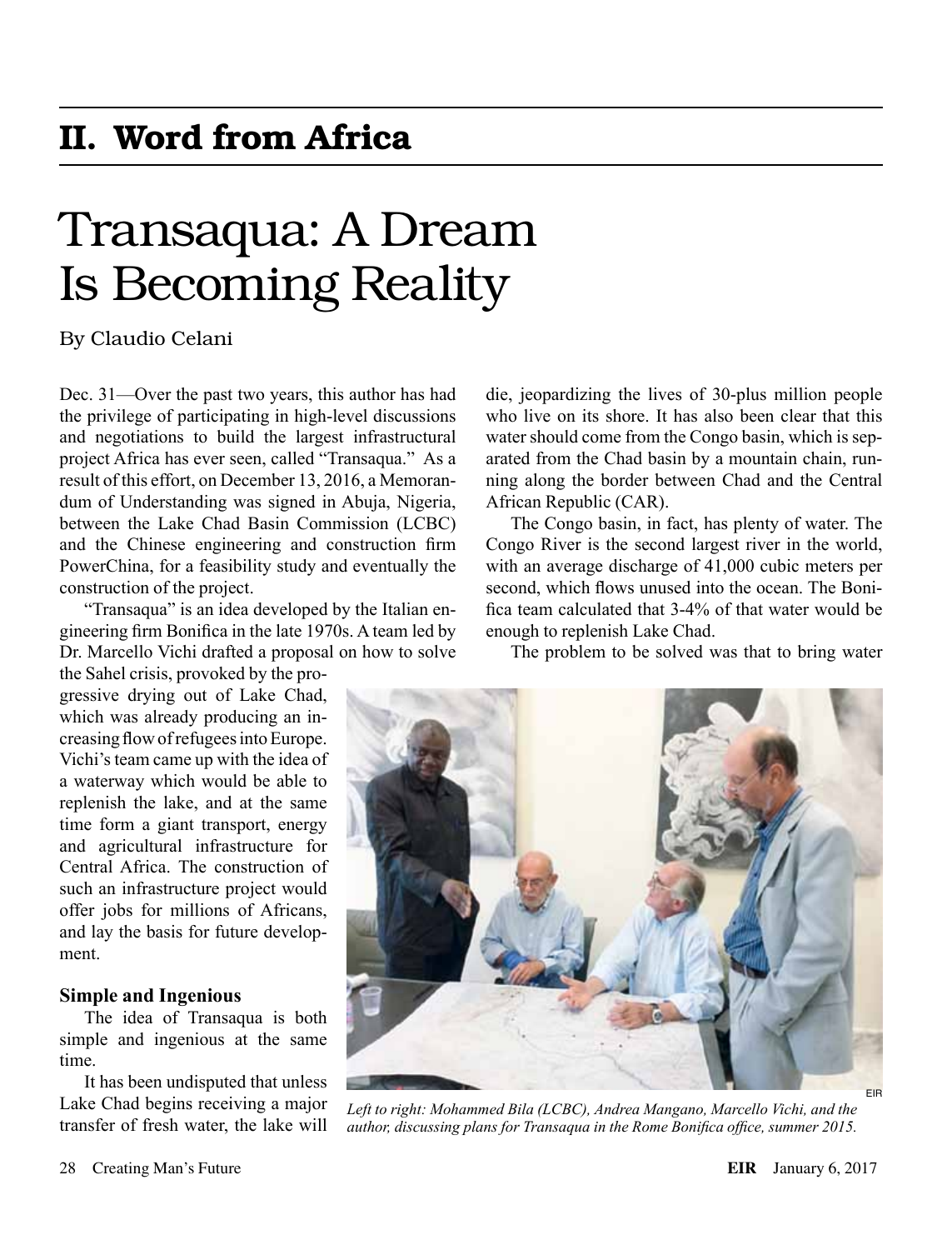directly from the Congo River to the Chad basin, it must be carried uphill. A canal is unthinkable, and to pump the water through pipelines is an effort of gigantic costs, in terms of energy and dimensions.

#### **A Brilliant Solution**

The Bonifica team came up with a brilliant solution: instead of taking water directly from the Congo River, take it from its west bank tributaries at high altitude, starting in the southern region of the Democratic Republic of Congo (DRC) and reaching, by means of gravity, the CAR-Chad watershed. There, at an elevation of about 500 meters, the water would be channeled into the Chari River, a tributary of Lake Chad.

In this way, a 2,400 km-long waterway could be built, crossing all west bank tributaries of the Congo River where dams and water reservoirs would be built. As a result, up to 100 billion cubic meters of water per annum could be collected and poured into Lake Chad. It was calculated that half of that amount would be enough to replenish the lake, and the rest would be available for irrigation of an area as large as two times the lake itself.

Moreover, the water reservoirs and the dams built on each and every tributary would regulate the river flows, allowing agricultural extensions and generation of electricity. And, by not taking the water all at once from one river but in small amounts from each tributary, there would be practically no impact on navigability and fishing of the rivers.

The waterway itself would be a navigable infrastructure, 100 meters wide and 10 meters deep, stretching from south DRC to the northern border of the CAR. The waterway would be flanked by a service road (necessary for the construction) or, eventually, a railway. In the CAR itself, a larger water reservoir would be built.

#### **Lyndon LaRouche Sees the Potential**

When the Transaqua idea was presented to Lyndon LaRouche in the early 1990s, he immediately recognized the potential for a productive platform that would change the face of Africa. He made Transaqua part of his international campaign for development.

Meanwhile IRI, the state conglomerate of which the Italian firm Bonifica was a part, was privatized as part of the Euro agreements, before even a feasibility study of Transaqua could be done. Dr. Vichi, however, never ceased his battle for Transaqua, and set up a website

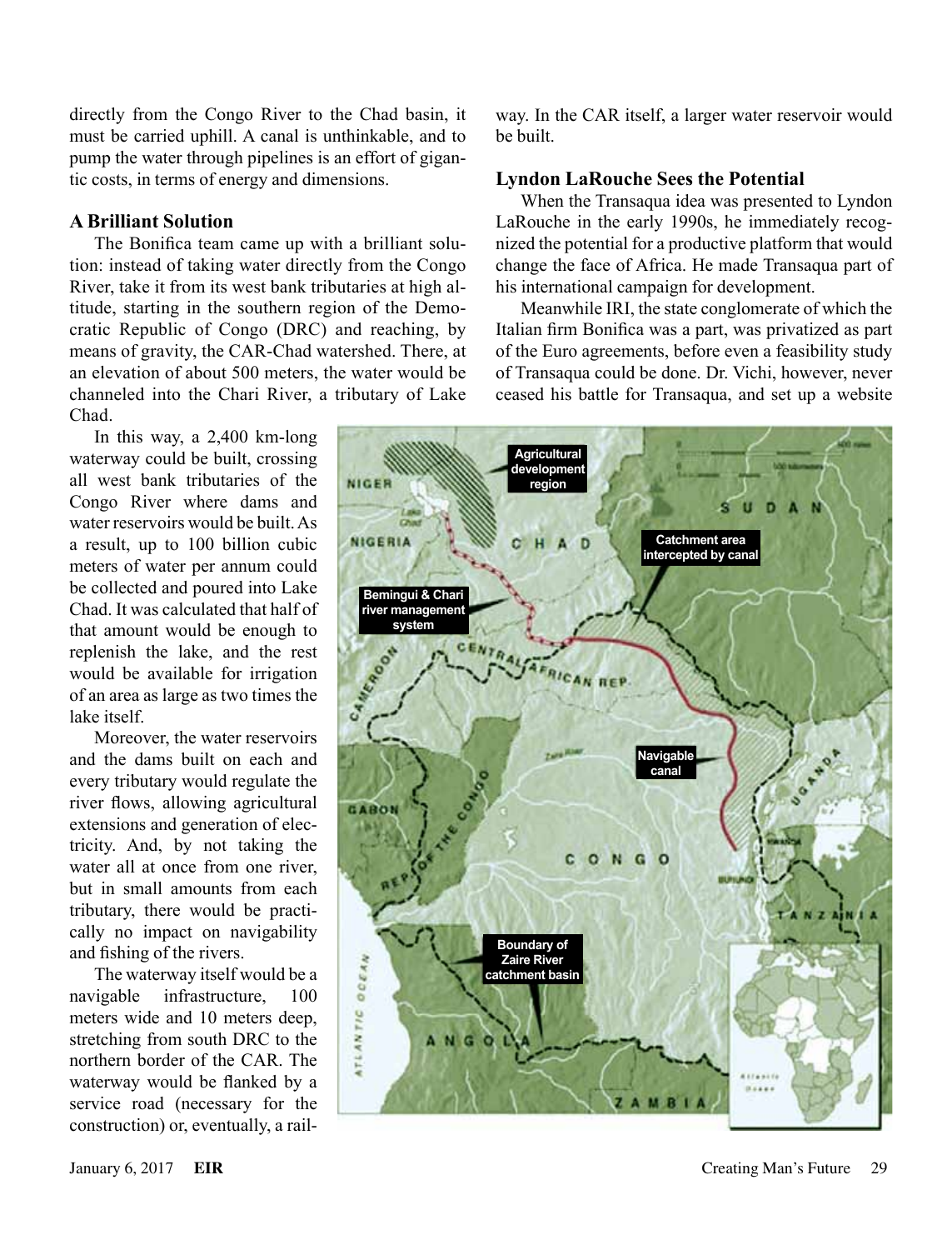

Bonifica SPA

where all of its records have been compiled ([http://](http://www.transaquaproject.it/) [www.transaquaproject.it/\)](http://www.transaquaproject.it/).

Later on, Dr. Vichi and his collaborator, Dr. Andrea Mangano, joined efforts with the LaRouche campaign (see for instance [http://www.larouchepub.com/](http://www.larouchepub.com/pr/2016/160322_frankfurt_seminar.html) [pr/2016/160322\\_frankfurt\\_seminar.html\)](http://www.larouchepub.com/pr/2016/160322_frankfurt_seminar.html)

The shift occurred in May 2015, with the election of President Muhammad Buhari in Nigeria. Buhari came to power with a program to develop national infrastructure, including implementing a water-transfer project for Lake Chad. On several international occasions, Buhari has made a strong point for solving the problem of Lake Chad, asking Western countries to deliver on promises for financial aid. At the same time, the new government has engaged in an all-out fight against the terrorist Boko Haram, which has been recruiting among poor youth in the Lake Chad region, and even had its bases on the lake. President Buhari has also strongly oriented his government towards cooperation with the BRICS (Brazil, Russia, India, China, South Africa) countries.

#### **Nigeria's Role**

Nigeria has historically been the leader, with respect to the Lake Chad issue, of the five most affected countries (Camerooon, Chad, Niger, Nigeria, and CAR), which form the LCBC. The Commission Executive Secretary, Eng. Abdullahi Sanusi Imran, is also political coordinator of the International Coalition which, under Nigerian military leadership, has been fighting Boko Haram.

Mr. Sanusi's predecessor had commissioned a feasibility study of a water-transfer project for Lake Chad, but for mysterious reasons, instead of adopting Transaqua, focused on the idea of taking water from one single tributary of the Congo River, the Oubangi. The study, made by the Canadian engineering firm CIMA, concluded that the project was technically feasible, but it would involve a giant effort in terms of costs and energy (water must be pumped uphill for several hundred kilometers) and ultimately, the amount of water would not be sufficient to replenish Lake Chad.

To reach this conclusion, which was evident from the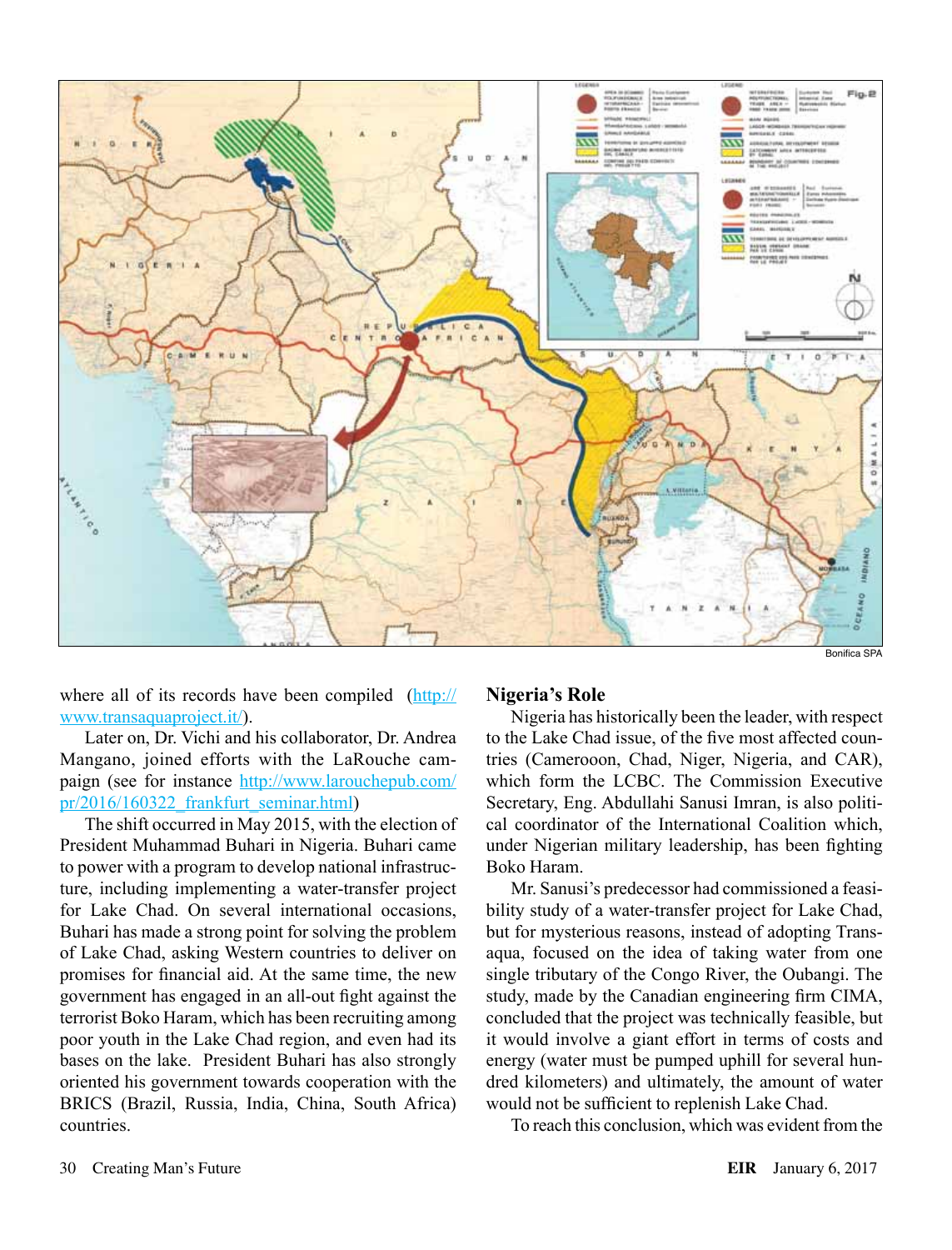beginning, given the limited discharge of the Oubangi River, the Canadians presented a bill of \$5 million.

### *EIR* **Involved**

In 2015 the LCBC provided the CIMA study to *EIR*, which, through assistance from Dr. Vichi and his colleague, Andrea Mangano, was able to persuade the LCBC to drop the Oubangi idea as insane, and to finally adopt Transaqua.

After an event in N'Djamena, Chad, in November 2014, where *EIR* had presented the Transaqua idea to the LCBC, *EIR* organized a first contact between the LCBC and the Transaqua authors in Rome, in the Bonifica offices, on Sept. 5, 2015. As a result of that meeting, a few weeks later the LCBC sent a request to Bonifica for a pre-feasibility study of the Transaqua idea.

Details of the offer were eventually discussed in Paris, in December of the same year, among Vichi, Mangano and the LCBC Executive Secretary. It was decided that, in order to begin the project as soon as possible, a study should be conducted to determine how

much water could be transferred by building the CAR tract of Transaqua. This, because the Democratic Republic of Congo was not yet on board, or worse, a probably foreign-steered campaign against Transaqua had come from Congo circles in the recent years, using the argument that Transaqua would "steal the Congo's water." This argument was silly, especially because Congo would be a net beneficiary of the project by acquiring a navigable waterway, electricity production, and regulation of rivers.

The Transaqua authors accepted Mr. Sanusi's proposal, on the condition that the feasibility study should involve the entire project, so that once the CAR tract is built, the rest of Transaqua could be built just by extension.

After some weeks, the offer was delivered, including detailed Terms of Reference and methodology. Mr. Sanusi acknowledged, in a communication to the Italians, that "the Transaqua concept is much more appropriate for the situation of the Lake Chad" than all other solutions.